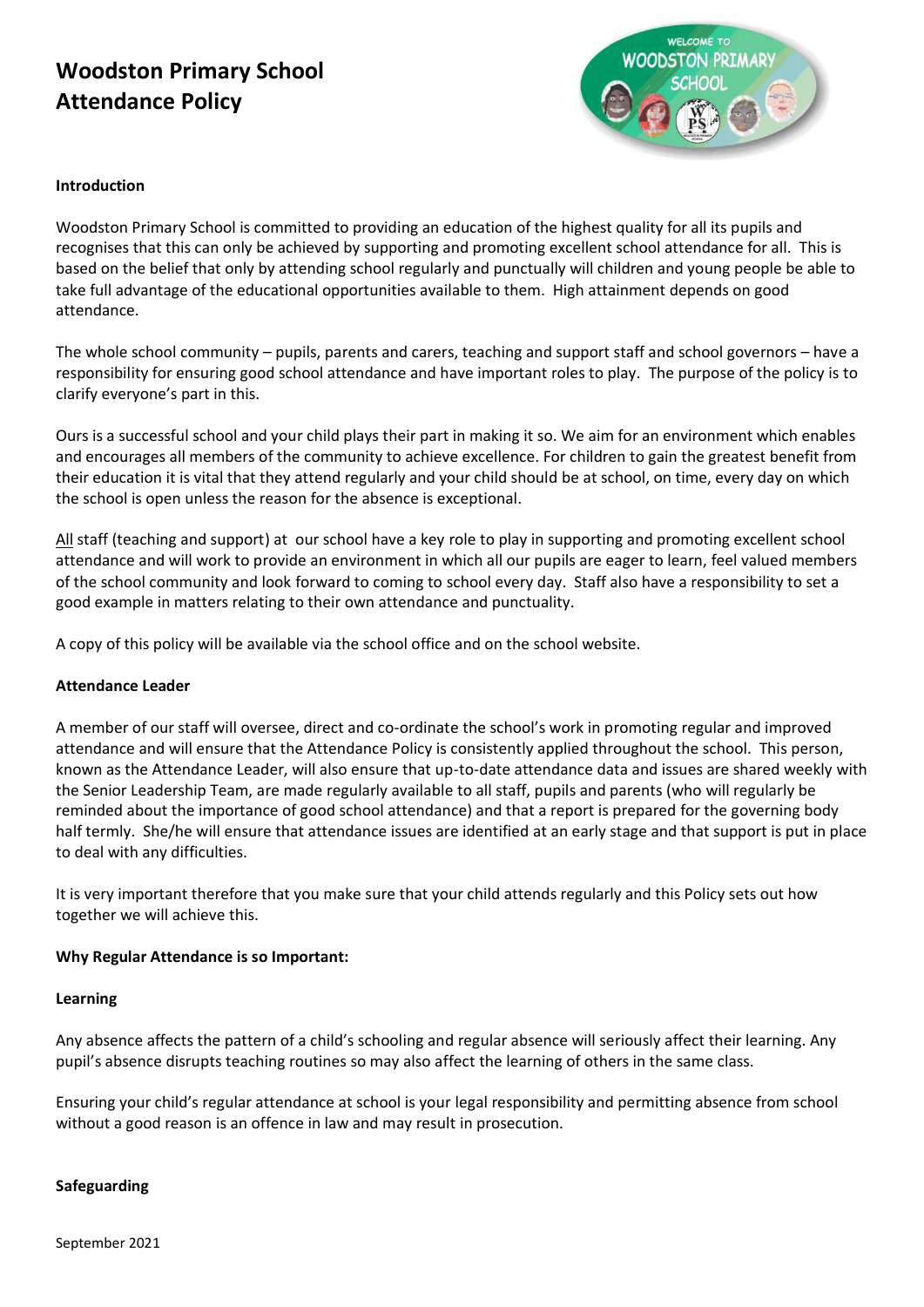Your child may be at risk of harm if they do not attend school regularly. Safeguarding the interests of each child is everyone's responsibility and within the context of this school, promoting the welfare and life opportunities for your child encompasses:-

Attendance Behaviour Management Health and Safety Access to the Curriculum Anti- bullying

Failing to attend school on a regular basis will be considered as a safeguarding matter.

Helping to create a pattern of regular attendance is everybody's responsibility – parents/carers, pupils and all members of school staff.

# **To help us all to focus on this we will:**

- Give you details on attendance in our newsletters;
- Report to you regularly on how your child is performing in school, what their attendance and punctuality rate is and how this relates to their attainment and rate of progress;
- Celebrate and reward good attendance;

# **The Law relating to attendance**

Section 7 of the Education Act 1996 states that 'the parent of every child of compulsory school age shall cause him / her to receive efficient full time education suitable:-

- (a) to age, ability and aptitude and
- (b) to any special educational needs he/ she may have

Either by regular attendance at school or otherwise'

The Isle of Wight Council v Platt case considered by the Supreme Court makes it clear that regular attendance shall mean attendance in accordance with the school rules. Therefore, any non-attendance which is not in accordance with the school rules will be deemed unauthorised. The school rules are the days the school is open for pupils to attend.

Under this judgement a child should attend 100% of the time unless there are exceptional circumstances that prevent this.

# *The Law relating to safeguarding*

*Section 175 of the Education Act 2002 places a duty on local authorities and governing bodies to have regard to guidance issued by the Secretary of State with regard to safeguarding and promoting the welfare of children and students under the age of 18.* 

## **Reception and Intake Induction period**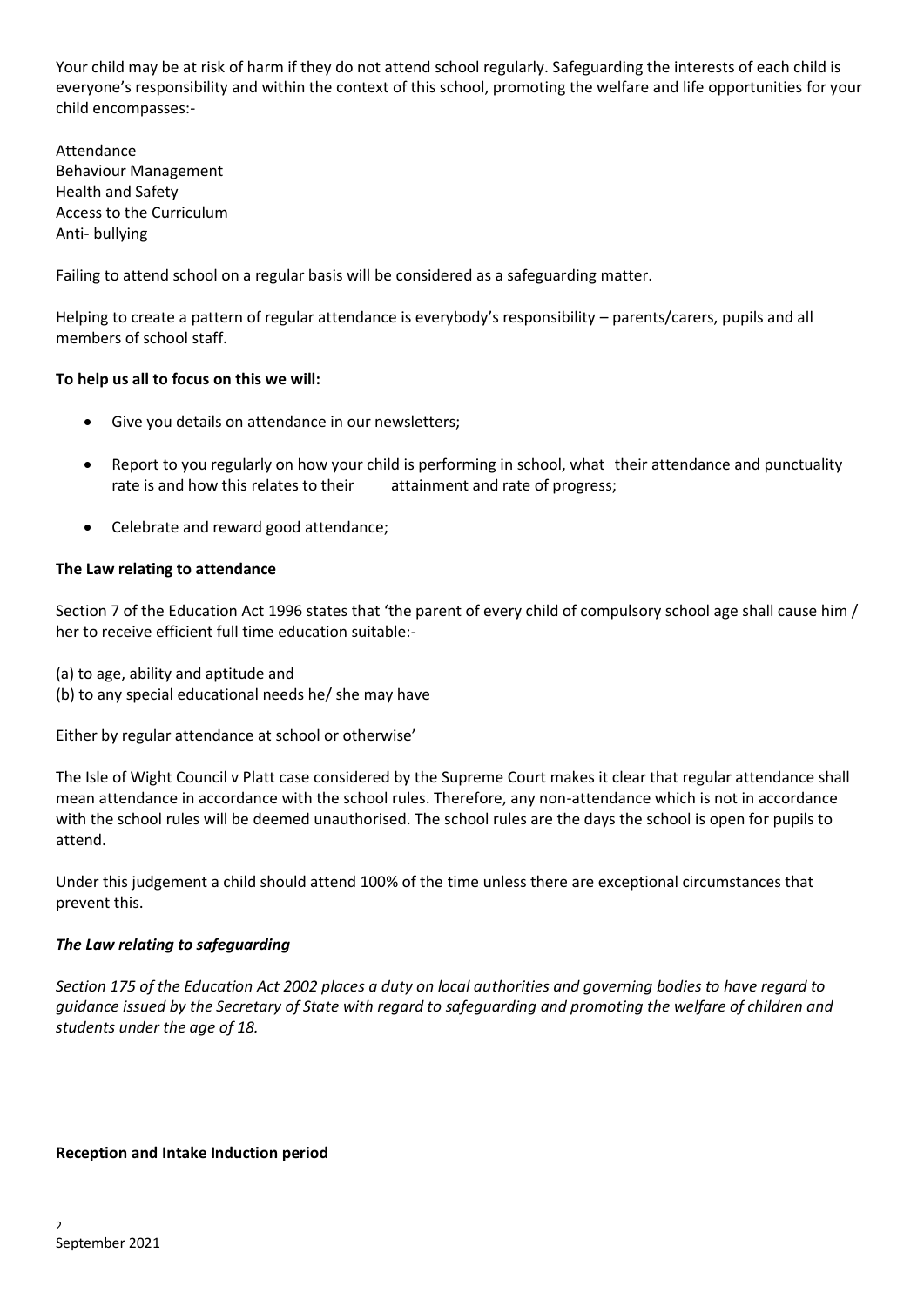PCC, in line with the Admissions Code, offer all children in the September following their fourth birthday a full time place at school if requested by the parents/carers.

Our School uses a short induction period where Reception aged children are introduced to their formal education by the use of reduced timetable and to assist in their transition to fulle-time education. You will be notified of the timetable for our Reception children for September in advance.

# **Understanding types of absence**

Every half-day absence from school has to be classified by the school (not by parents/carers) as either **AUTHORISED** or **UNAUTHORISED**. This is why information about the cause of any absence is always required.

**Authorised** absences are mornings or afternoons away from school for a good reason like illness, medical/dental appointments which unavoidably fall in school time, emergencies or other unavoidable cause.

**Unauthorised** absences are those which the school does not consider reasonable and for which no "leave" has been given. This includes:

- parents/carers keeping children off school unnecessarily;
- truancy before or during the school day;
- absences which have never been properly explained;
- children who arrive at school too late to get a mark (i.e. after 9:05am when registers Officially close);
- shopping, looking after other children or birthdays;
- day trips and holidays in term time which have not been agreed;
- Circumstances where children are reported as ill but the school has reason to believe that this is not the case (e.g. absent for holiday) and no medical evidence has been provided (e.g. doctor's appointment card)

This type of absence can lead to Peterborough City Council Attendance Service using sanctions and/or legal proceedings.

Whilst any child may be absent from school because they are ill, sometimes they can be reluctant to attend school. Any problems with regular attendance are best sorted out between the school, the parents/carers and the child. If your child is reluctant to attend, it is NEVER better to cover up their absence or to give in to pressure to excuse them from attending. This gives the impression that attendance does not matter and usually makes things worse.

# **Persistent Absence (PA)**

A pupil becomes a 'persistent absentee' when they miss 10% or more schooling across the school year for whatever reason. Absence at this level may cause considerable damage to any child's educational prospects and we need full parental support and co-operation to tackle this.

We monitor all absence thoroughly. Any case that is at risk of moving towards the PA level is given priority and you will be informed of this immediately.

PA pupils are tracked and monitored carefully through our pastoral system and we may also combine this with academic mentoring where absence affects attainment.

When a child's attendance falls below 93% a standard notification letter may be sent informing parents that any further absence may lead to their child being considered a persistent absentee.

# **Circumstances where a Penalty Notice may be requested from the LA by the School**

A Penalty Notice can be issued if one of the following criteria can be met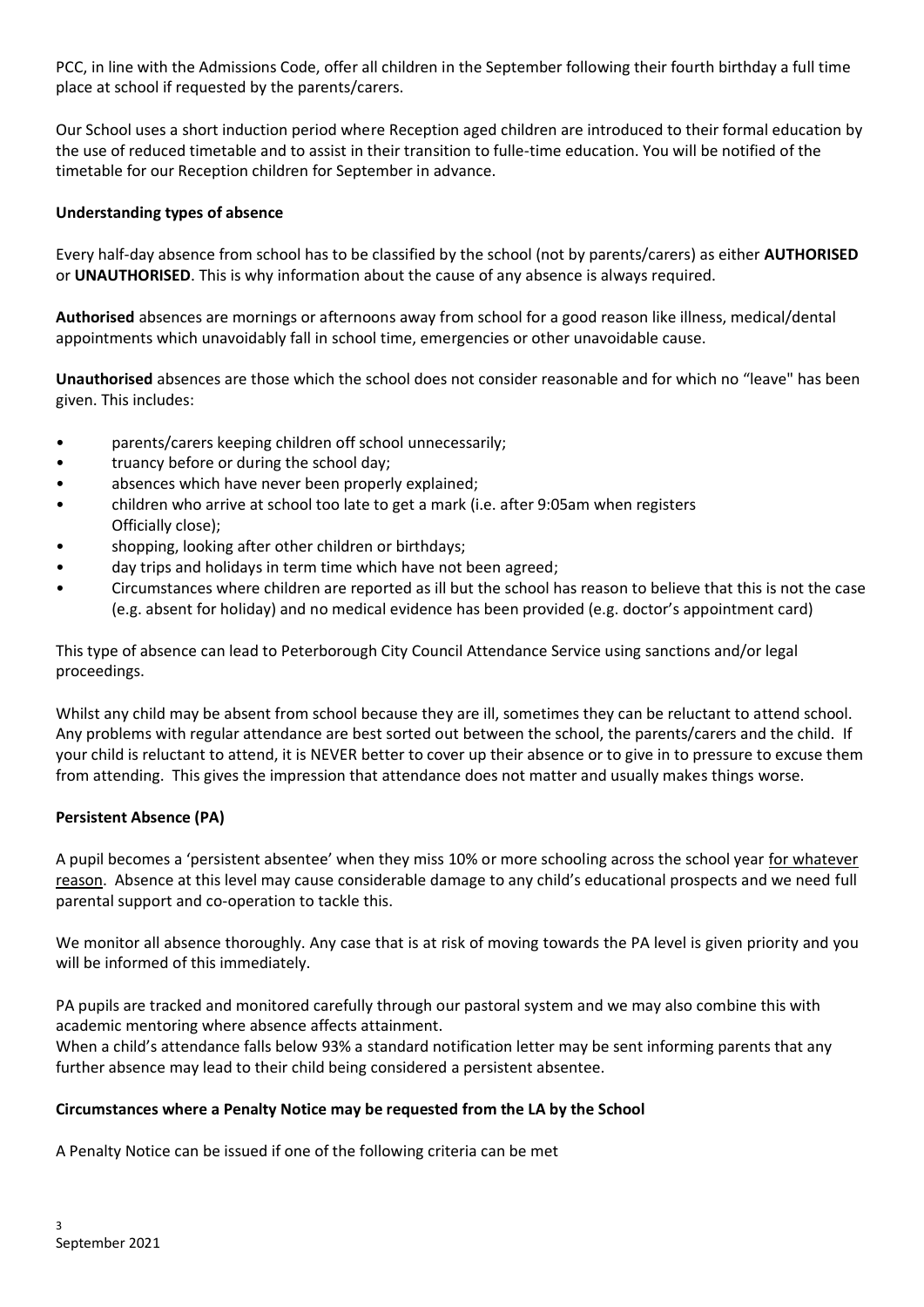- Level of unauthorised absence leads to an unauthorised absence rate of **10%** or more within a period of any 8 school weeks (A maximum of 2 penalty notices may be issued in any academic year);
- A single unauthorised absence event of at least 2 consecutive school days (4 consecutive sessions);
- Persistent late arrival at school after the register has closed contribute to a level of unauthorised absence at **10%** or above
- Lack of adherence to the dates agreed for any authorised leave of absence without reasonable justification;
- Pupils identified in a public place whilst excluded from school (during the first five days of the exclusion period) without reasonable justification.

For further information regarding Penalty Notices please refer to the **Peterborough City Council Code of Conduct**  which is available on the Peterborough City Council Website.

# **Absence Procedures**

If your child is absent you must:

- Contact us as soon as possible on the day of absence by 9.30am
- Or, you can call into school and report to reception, who will arrange for a member of staff to speak with you.

If your child is absent we will:

- Endeavour to contact you on the day of absence if we have not heard from you.
- If unable to contact, we reserve the right to send our Learning Mentor/Attendance Officer to conduct a home visit
- Invite you in to discuss the situation with us;
- Take legal action if there are persistent absences, which may be in the form of Penalty Notices issued to each parent/carer for each child.
- In certain circumstances we have a duty of care to call the Police to perform a "Safe and Well Check" **Our paramount concern is for the** *Safety and Well Being* **of our children.**

# **Telephone numbers**

There are times when we need to contact parents/carers about lots of things, including absence, so we need to have your contact numbers at all times. So help us to help you and your child by making sure we always have an up to date number – if we don't then something important may be missed. There will be regular checks on telephone numbers throughout the year.

# **The School Attendance Officer**

Parents/Carers are expected to contact school at an early stage and to work with the staff in resolving any problems together. This is nearly always successful. If difficulties cannot be sorted out in this way, the school may refer the child to the Local Authority Attendance Officer from Peterborough City Council Attendance Service. S/he will also try to resolve the situation by agreement but, if other ways of trying to improve the child's attendance have failed and unauthorised absences persist, these Officers can use sanctions such as Penalty Notices or prosecutions in the Magistrates Court.

Alternatively, parents or children may wish to contact the AO themselves to ask for help or information. They are independent of the school and will give impartial advice. Their telephone number is available from the school office or by contacting Peterborough City Council Attendance Service.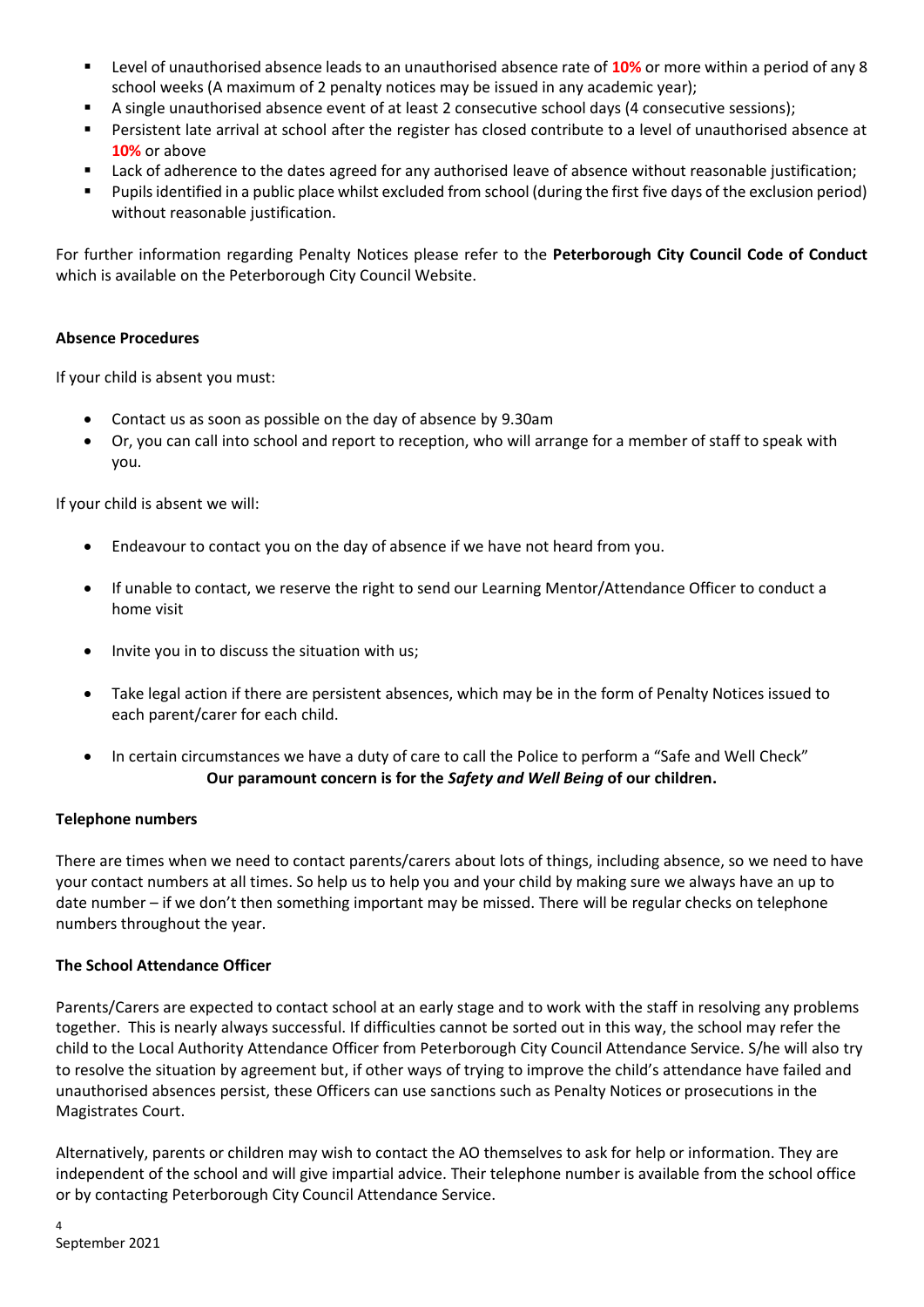#### **Lateness**

Poor punctuality is not acceptable. If your child misses the start of the day they can miss work and do not spend time with their class teacher getting vital information and news for the day. Late arriving pupils also disrupt lessons, can be embarrassing for the child and can also encourage absence.

#### **How we manage lateness**

The school day starts at **8.45am** and we expect your child to be in class at that time.

Doors close at 8.55am, if you arrive after this time you will need to use the main office entrance.

At **9.05am** registers will be closed and your child will receive a late mark if they are not in by that time. In accordance with the Regulations, if your child arrives after that time they will receive a mark that shows them to be on site, but this will not count as a present mark and it will mean they have an unauthorised absence (marked 'U' on the register) This may mean that you could face the possibility of a Penalty Notice if the problem persists.

If your child has a persistent late record you will be asked to meet with us to resolve the problem, but you can approach us at any time if you are having problems getting your child to school on time.

## **Leave of Absence**

Taking leave of absence without exceptional circumstance in term time will affect your child's schooling as much as any other absence and we expect parents to help us by not taking children away in school time.

Remember that any savings you think you may make by taking a holiday in school time are offset by the cost to your child's education.

There is **no** automatic entitlement in law to time off in school time to go on holiday.

All applications for leave of absence **must** be made in advance. In making a decision about whether to authorise this leave the school will consider the circumstances of each application individually.

It is important that you understand that we may **only** authorise such absences in **exceptional circumstances.**

Any period of leave taken without the agreement of the school (with at least four weeks' notice) and/or different from that agreed by the school will be classed as unauthorised and may attract sanctions such as a Penalty Notice per parent/carer per child.

You should be aware that if your child is absent immediately prior to the agreed date of absence, or does not return on the day immediately following the last agreed day, the entire period of leave may be unauthorised and a penalty notice may be issued.

We have a Leave of Absence Form' (Appendix 1). There is provision on the form for parents/carers to stare the reasons for the absence requested, but absence will only be authorised in exceptional circumstances.

## **The school will not authorise absence in the following additional circumstances;**

- Requests for leave of absence where the application is not made by a parent whom the pupil normally resides.
- Where attendance for the current academic year is below 93%
- Any request during the first half term of the current academic year where the pupil's level of attendance for the previous academic year was below 93%
- Day trips or outings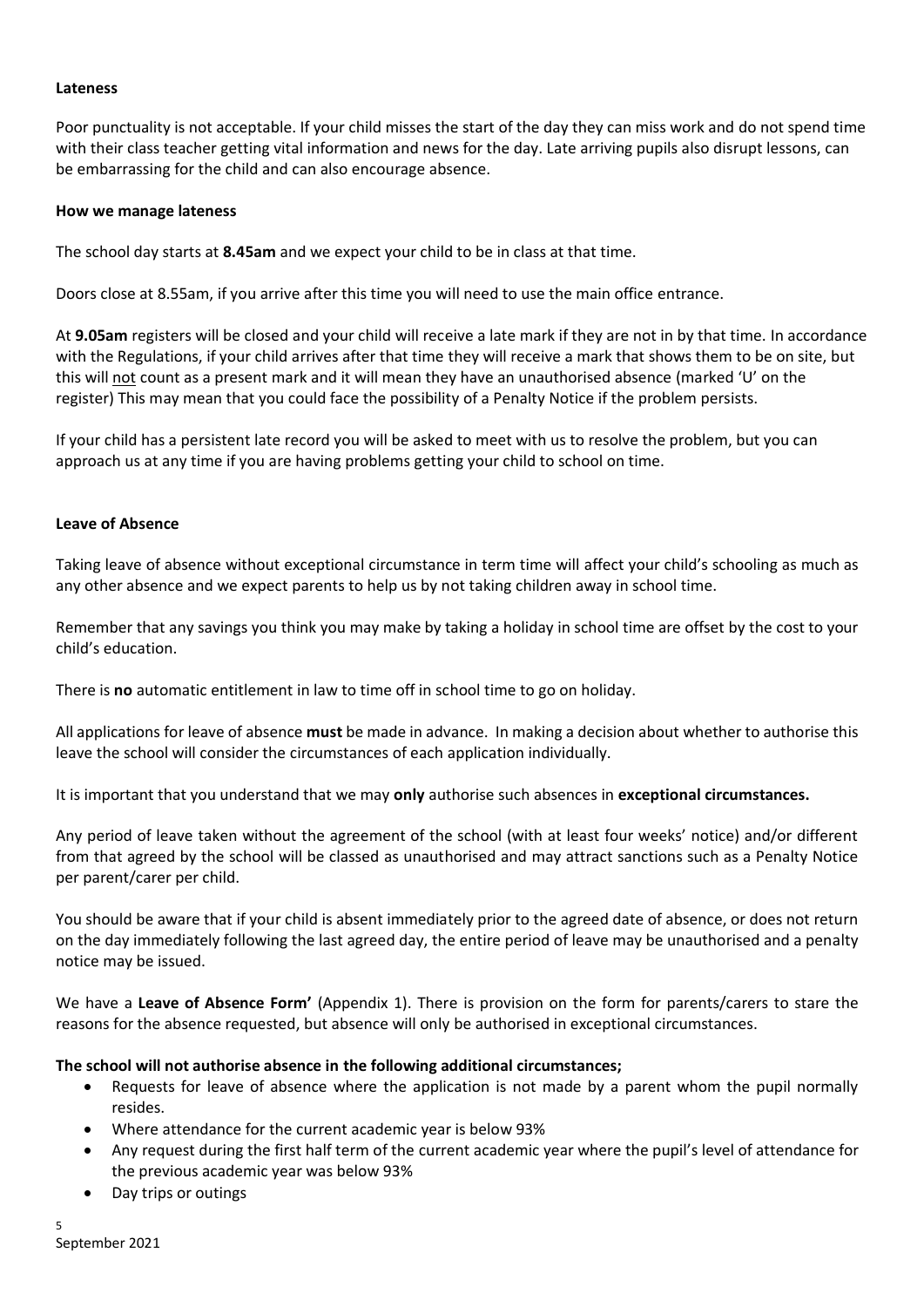- Any request for a Year 6 6 child falling during the Key Stage 2 Statutory Assessment period (which falls in May each year)
- Any requests that the Headteacher deems to be inappropriate or detrimental to a child' education.
- When legal proceedings have been instigated by Peterborough City Coucnil
- Any requests that are made retrospectively
- Request is for absence during exam or test period (see above)
- A minimum of 4 weeks' notice not given

Parents/Carers should consider seriously the implications of their child's schooling before taking him/her out of school in term time. it would be inappropriate to ask a child to work harder to make up for schooldays lost by term absence. It is our duty to ensure the maximum possible schooling in the interest of the children's progress and levels or attainment.

# **Celebration of Good Attendance**

In recognition of those children that have very good attendance the following practices take place in school;

# **Attendance Trophy;**

• Awarded in whole school, annual achievement assembly, to individuals that have achieved 100% attendance for the year.

# **Attendance Certificates**

• Children achieving 100% attendance for a full term receive a certificate of recognition

# **Deletions from Register**

Under Section 8.-(1) (h), (i), (ii), (iii) of the Education (Pupil Registration) (England) Regulations 2006 should your child fail to return to school by the time that registration ends on the 20<sup>th</sup> day of absence the school is permitted to delete your child's name from their register.

This is possible if your child(ren) have not returned by the date specified because the following applies under Section 8 (h) - that he/she/they will have been continuously absent from school for a period of not less than 20 school days and

(i) at no time was the absence during that period authorised by the proprietor in accordance with regulation 6 (2);

(ii) the proprietor does not have reasonable grounds to believe that the pupil(s) is/are unable to attend the school by reason of sickness, or any exceptional cause;

We ask for parents' support in implementing this policy to provide the best possible education for all the pupils at Woodston Primary School.

## **Those people responsible for attendance in our school are;**

Mrs Jacki Mitchell – Headteacher Mrs Jacki Mitchell – Attendance Lead Miss Sharon Davey – Office Manager

## **Summary**

The school has a legal duty to publish its absence figures to parents/carers and to promote attendance.

6 September 2021